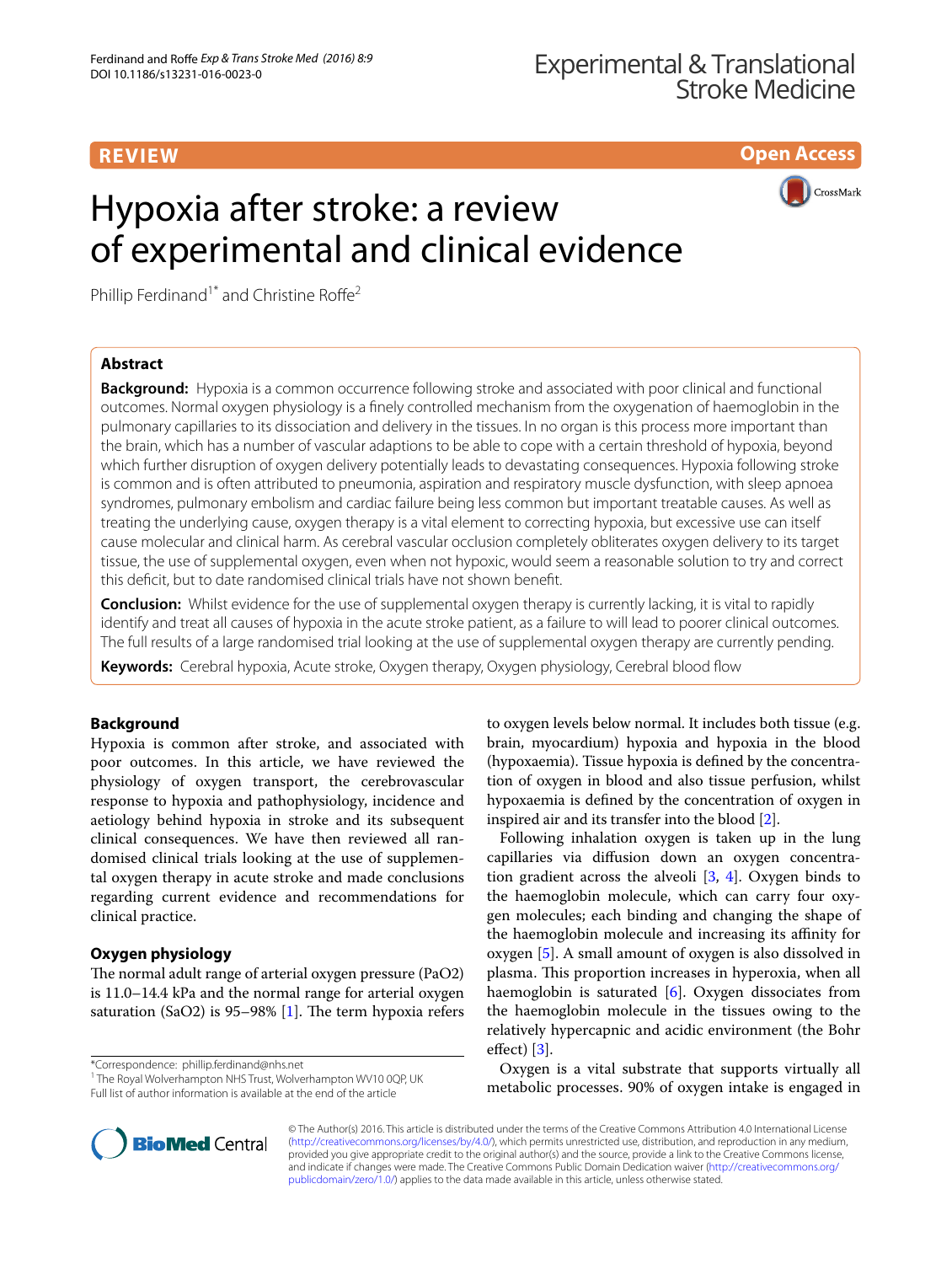the cytochrome C oxidase system in the mitochondria [\[7](#page-5-6)] generating adenosine triphosphate (ATP), which acts as the main energy substrate within cells. A continuous supply of oxygen is required to secure a continuous supply of ATP maintaining sufficient energy for cerebral neuronal and cellular activity. This facilitates an efficient energy producing process making 38 molecules of ATP during aerobic respiration, equivalent to 1270 joules (J) energy, in comparison to two molecules of ATP (67 J of energy) during anaerobic respiration [\[7](#page-5-6), [8\]](#page-5-7).

# **The anoxic brain**

20% of all human oxygen consumption is utilised by the brain [\[9](#page-6-0)]. The brain has no oxygen or glucose (the other important substrate in the ATP producing equation) stores. Thus complete disruption of cerebral blood flow very rapidly results in an anoxic, hypoglycaemic state, which via a variety of mechanisms ultimately leads to cell death. Excitatory neurotransmitters, such as glutamate, bind to a variety of receptors and allow for an influx of calcium ions that help formulate the chemical signal for depolarisation  $[10, 11]$  $[10, 11]$  $[10, 11]$  $[10, 11]$  $[10, 11]$ . Normally the re-uptake of glutamate is an active energy-driven process. In the absence of ATP this process fails, resulting in an extracellular accumulation of glutamate, which continually stimulates receptors leading to a persistent influx of cal-cium ions [[12\]](#page-6-3). Furthermore, the Na+/Ca2+ ATP driven pump normally used to eliminate calcium fails, also due to a lack of ATP [\[13](#page-6-4)]. The resultant high intracellular calcium triggers multiple cascades that ultimately lead to mitochondrial dysfunction and cell death. Furthermore, instead of producing ATP, glial cells have been shown to release ATP extracellularly [[11\]](#page-6-2). Aside from rendering this unusable by mitochondria, ATP also stimulates the P2X7 receptor, which again leads to significant calcium influx and ultimately cell death [[13\]](#page-6-4). The other major mechanism of cellular demise is via the formation of free radicals facilitated by the reduction of iron from its ferric (Fe3+) to its ferrous (Fe2+) form and the initiation of inflammatory cascades [[12\]](#page-6-3).

# **Cerebral blood flow in hypoxia**

In normoxic states, cerebral blood flow is very tightly controlled by the partial pressure of carbon dioxide (PaCO<sub>2</sub>). Any hypocapnic state will result in vasoconstriction and reduction in regional cerebral blood flow and a hypercapnic state leads to the reverse with vasodilatation and an increase in cerebral blood flow. Cerebral blood flow is somewhat less responsive to changes in PaO<sub>2</sub>, which has the opposite effect to carbon dioxide; a hypoxic state causing cerebral vasodilatation with the aim of improving oxygen delivery and a hyperoxic state causing vasoconstriction [\[14](#page-6-5), [15](#page-6-6)].

In a hypoxic state, whilst the vasodilatory response improves flow, the detection of hypoxia by peripheral chemoreceptors will in turn lead to an increase in respiratory drive, increasing arterial oxygen content. However, the consequence of this is also an increase in the clearance of carbon dioxide, which would theoretically cause vasoconstriction and reduced cerebral blood flow [[9\]](#page-6-0). It appears there is a threshold to which the hypoxic response predominates (and the carbon dioxide one attenuated) at a PaO<sub>2</sub> of around 50–60 mmHg [\[9,](#page-6-0) [14](#page-6-5)]. Whilst the carbon dioxide mediated vascular response is mediated via a direct change in vessel wall pH [[15\]](#page-6-6), the oxygen response appears to be mediated by the deoxygenated erythrocyte via a number of mechanisms; which include release of ATP and the subsequent actions of endothelial nitric oxide synthase on the vessel wall, reduction of nitrite to nitric oxide and the activity of S-nitrosohaemoglobin [[9\]](#page-6-0).

The cerebral vascular response to hypoxia is not uniform. A study found that in an induced isocapnic hypoxic state increases in cerebral blood flow were most prominent in basal ganglia nuclei, the putamen, thalamus, nucleus accumbens and pallidum [\[16\]](#page-6-7). Studies of blood flow in individual vessels have found that flow in the internal carotid artery is maintained during hypoxia and that vertebral artery flow is increased [\[17](#page-6-8)]. This had led to the hypothesis that blood flow is increased in this region to preserve vital brainstem structures, or that possibly the posterior circulation vasculature is less susceptible to the effects of carbon dioxide for similar reasons.

# **Neurological effects of hypoxia**

The neurological consequences of hypoxia are dependent upon the speed of onset, the severity of hypoxia, and the level of tissue perfusion. Rapid decreases in PaO<sub>2</sub>, as in a cardiorespiratory arrest, can lead to permanent neurological damage within minutes. However, lower, less abrupt changes, can be tolerated if the decrease in oxygen occurs in a gradual manner, such as ascending at altitude, where individuals can acclimatise and develop tolerance to lower oxygen partial pressures or, (to a lesser degree), in chronic smokers. Initial clinical features include altered judgement, difficulty in completing complex tasks, and impairment in short term memory [\[18,](#page-6-9) [19](#page-6-10)], but in the longer term deficits can be more widespread and span physical and neuropsychological domains. Seizures occur in up to a third of individuals within a day of exposure to hypoxia, and are commonly partial complex or myoclonic in nature. Intractable forms of either of these types of seizure are associated with a poor prognosis [[20\]](#page-6-11). Cognitive impairment domains include amnesia, visuospatial deficits, frontal lobe symptoms, impairment of executive function, and impairments in language [\[21](#page-6-12)].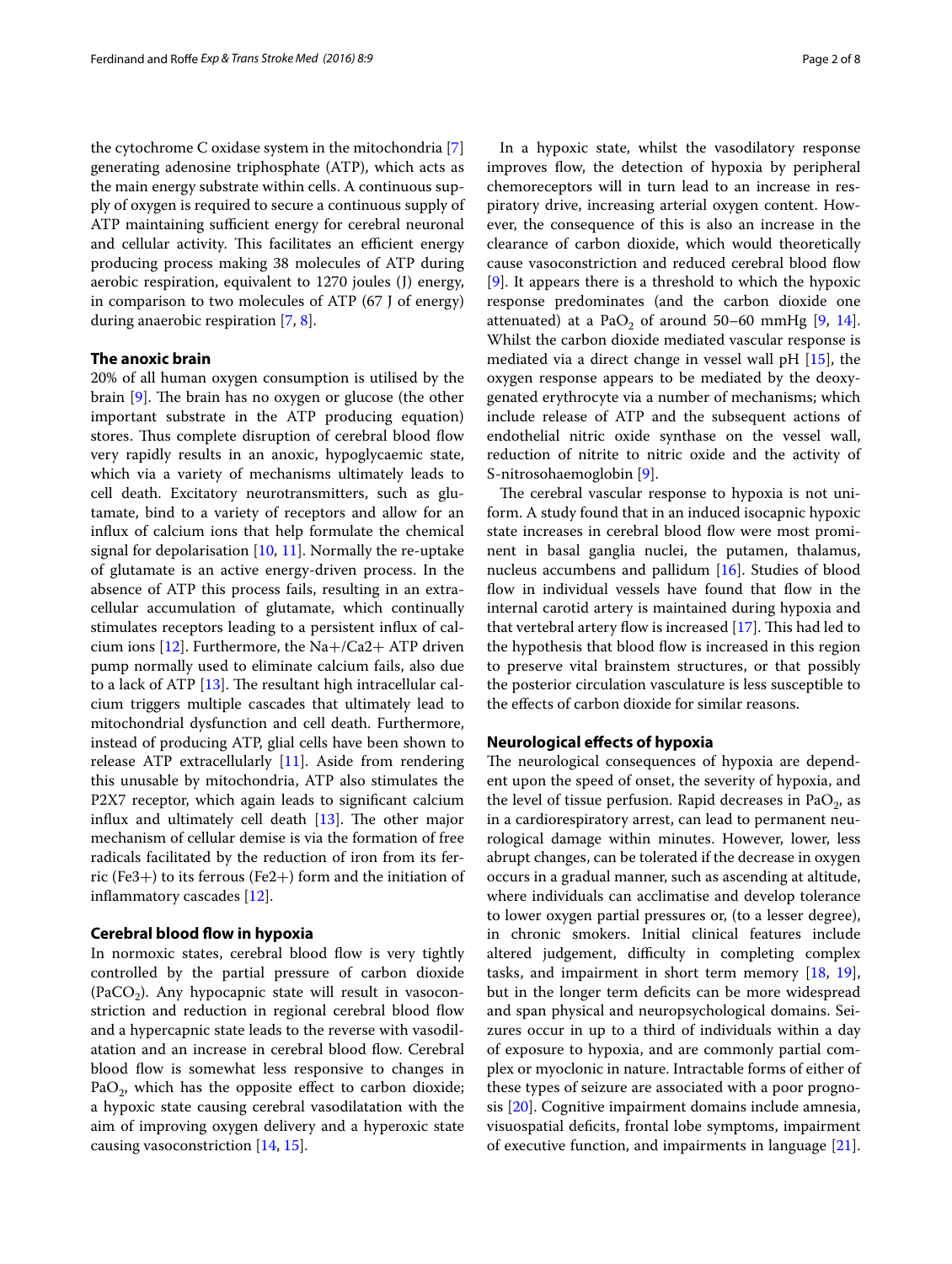These are covered in more detailed reviews on the subject [\[22](#page-6-13), [23](#page-6-14)]. Involvement of the basal ganglia, a region particularly susceptible to hypoxic injury, can result in delayed Parkinsonism in older subjects, dystonia mainly in younger people, choreo-athetosis, and tremors [\[20](#page-6-11)]. Varying degrees of unilateral or bilateral motor impairment may be observed depending on both the anatomical level and extent of corticospinal tract involvement. In very rare cases, the syndrome of delayed post-hypoxic leukoencephalopathy may occur weeks after a seemingly rapid recovery from the original insult. This condition is characterised by rapid deterioration in cognition, emergence of extra-pyramidal signs, and loss of executive function as a results of severe demyelination [\[24](#page-6-15)]. The severity of leukoencephalopathy can be assessed by magnetic resonance imaging (MRI) [[20\]](#page-6-11). Electroencephalography, somatosensory evoked potentials and MRI can provide valuable information about the severity of hypoxic injury, but also aid in prognostication together with overall clinical state [\[25\]](#page-6-16).

## **Hypoxia in the context of a stroke**

There is no specific definition as to what constitutes hypoxia in an acute stroke, and it is therefore reasonable to assume that normal values for the general population apply.

Sulter and colleagues [[26\]](#page-6-17) monitored 49 consecutive patients who presented with an acute stroke within 12 h duration using pulse oximetry for 48 h. Patients were considered hypoxic and treated with supplemental oxygen if saturations were below 96% for more than 5 min. This occurred in 63% [[31\]](#page-6-18) of patients, with 28 of those returning to 'normal' oxygen saturations following administration of up to 5 L/min of oxygen. The remaining three required much higher concentrations. Factors associated with hypoxia in this group were stroke severity, presence of dysphagia, and older age. Roffe et al. [\[27](#page-6-19)] recruited 118 patients (100 of whom had adequate measurements by pulse oximetry) and found that the mean daytime awake SO<sub>2</sub> was 94.5  $\pm$  1.7% in stroke patients and 95.8  $\pm$  1.7% in healthy controls. Nocturnal saturations were reduced to 93.5  $\pm$  1.9% in the stroke group and 94.3  $\pm$  1.9% in controls. In the stroke group the average 4% oxygen desaturation index (ODI) (number of times per hour the saturation dipped more than 4% from baseline) was higher than in controls. At night almost a quarter of the stroke group had desaturations below 90%. The same group also looked further at the differences between day and night oxygen saturations [[28\]](#page-6-20). In stroke patients who were not hypoxic (defined as  $SaO<sub>2</sub>$  less than 90%) during the day, baseline daytime saturations were measured between 9am and 9pm and nocturnal saturation between 10pm and 6am. In total 40 patients were recruited and in addition to  $CaO<sub>2</sub>$ , respiratory rate and sleep/awakeness was measured twice in each time period. The mean respiratory rate day vs. night was 20 and 18 breaths per minute respectively. The mean daytime  $SaO<sub>2</sub>$  was 95.5% (87–98.6%) and 94.3% (80–98%) at night. There was a strong correlation between respiratory rate,  $SaO<sub>2</sub>$  and the 4% ODI, making it clear that borderline daytime hypoxia could predict nocturnal hypoxic episodes. Comparisons in a later study were then made with matched controls overnight [\[29](#page-6-21)]. In this study the mean nocturnal oxygen saturations were found to be 0.5% less than controls, with the lowest measured desaturation in this group of 79.4%, still almost 6% lower than the control group. The largest difference was in the percentage of patients with more than 10 desaturations per hour (42% stroke vs. 15% controls). Hand et al. [\[30\]](#page-6-22) performed a study looking at the feasibility of MRI as an imaging modality in hyperacute stroke assessment. One of the eligible 138 patients for the study could not be scanned owing to pulmonary oedema severe enough to cause considerable hypoxia. For a variety of reasons it was only possible to consistently measure oxygen saturations in 61 out of 85 patients. In those in whom saturations could reliably be measured, 11 out of 61 developed hypoxia (lowest 74%) and of those who received oxygen during the scan only two could be monitored successfully. This highlights not only the prevalence of hypoxia in acute stroke, but the logistical difficulties acute hypoxia may pose for assessment. Another study examined the effect of five different, but randomly ordered body positions, each for 10 min on the impact on oxygen saturation  $[31]$  $[31]$ . Interestingly, lying on the left hand side reduced oxygen saturations, but only in those who hand a right hemiparesis. Those who were able to sit in a chair were able to achieve much higher mean  $SaO<sub>2</sub>$ , albeit suffering from more minor strokes. It was felt that a severe stroke, with a right hemiparesis and underlying chest disease were the greatest predictors of desaturation, but only when lying on the left side. A subsequent systematic review [[32\]](#page-6-23) comprising of three randomised controlled trials (173 patients) and one case controlled trial (10 patients) found that body position only played a role in oxygen saturations if patients had underlying respiratory co-morbidities.

The risk of aspiration is well documented in acute stroke (see below), but independent of this the question as to whether feeding (oral or nasogastric) contributes to hypoxia has also been examined. Dutta et al. [[33](#page-6-24)] reported that nasogastric feeding caused no decrease in SaO<sub>2</sub>. A later study [\[34\]](#page-6-25) found a small but statistically non-significant trend towards hypoxia when tube fed, in particular in patients that were fed overnight. Rowat and colleagues looked at the impact of oral feeding on oxygen saturations, using hospitalised elderly patients and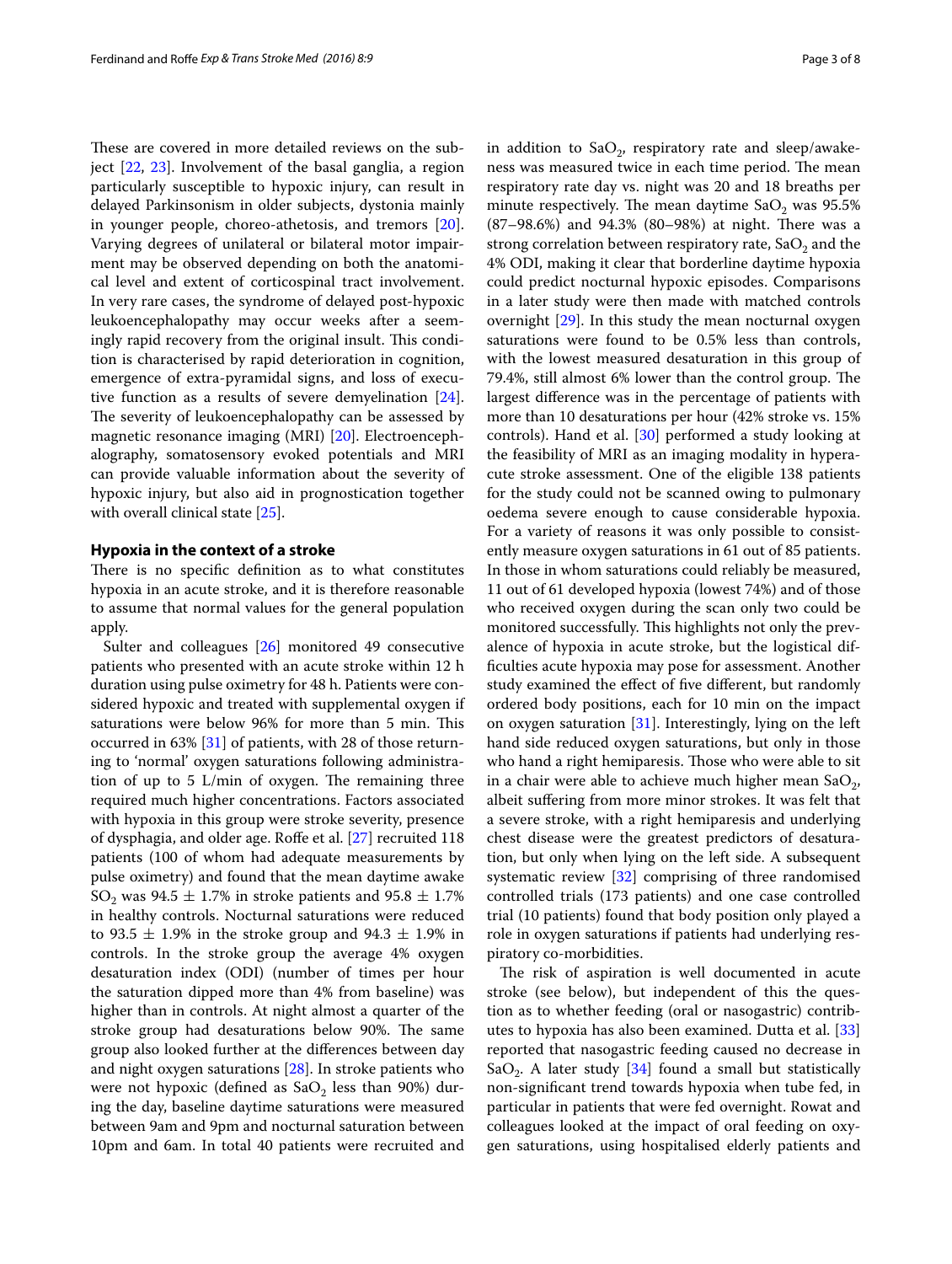young healthy controls as comparators [\[35](#page-6-26)]. The baseline  $SaO<sub>2</sub>$  was lower in the stroke cohort than the other two, with a very small decrease in  $SaO<sub>2</sub>$  with oral feeding in the stroke (0.1%) and the elderly groups. Nearly a quarter of stroke patients dropped Sa $O_2$  to less than 90% (16%) elderly, 0% young), but this did not occur in close relation to the time of swallowing, and thus no immediate risk could be attributed to oral feeding.

There is relatively little research on the correlation between hypoxia and clinical outcome. Hypoxia has been shown to be an independent clinical risk factor for post stroke dementia [[36\]](#page-6-27). Rowat et al. [\[37](#page-6-28)] found that hypoxic patients were more likely to have respiratory disease and this led to an increased mortality. A smaller study looked at the prevalence of hypoxia in patients undergoing rehabilitation and found no significant difference in mean SaO<sub>2</sub> at baseline, in nocturnal SaO<sub>2</sub>, the lowest nocturnal SaO<sub>2</sub> or in the 4% ODI [ $38$ ]. In conclusion, no association between  $\text{SaO}_2$  and functional outcome was found. Hypoxia has, however, been shown to correlate with the degree of white mater disease on MRI. White matter hyperintensity volumes were greatest in obstructive sleep apnoea (OSA) patients compared with non-OSA patients and more explicitly in hypoxic compared to non-hypoxic patients [[39\]](#page-6-30).

#### **Causes of hypoxia in acute stroke**

Pneumonia is a frequent complication of acute stroke. A recent consensus defined the term stroke-associated pneumonia (SAP) as a representation of a spectrum of lower respiratory tract disorders occurring within 7 days after the onset of stroke [[40](#page-6-31)]. The criteria were based on a modified version of the centre for disease control (CDC) criteria, with a probable SAP fulfilling all CDC criteria but not meeting typical chest radiography changes and definite SAP fulfilling all CDC criteria including typical chest X-ray changes. In addition the consensus group concluded that there was a limited role for C-reactive protein, white blood cell count and other inflammatory biomarkers in the diagnosis [[40\]](#page-6-31). A meta-analysis of 64 studies showed that the definition of stroke—associated pneumonias varied widely [\[41\]](#page-6-32).

The incidence of pneumonia post stroke has been reported to range between 1 and  $44\%$   $[42, 43]$  $[42, 43]$  $[42, 43]$  $[42, 43]$  and has been shown to increase mortality (threefold) and overall hospital care costs [\[42\]](#page-6-33). Two recent studies have looked at the utility of prophylactic antibiotics to reduce pneumonia. The STROKE-INF study [[44\]](#page-6-35) randomised patients with acute stroke and dysphagia to 7 days of prophylactic antibiotics (to be commenced within 48 h of stroke onset) or standard care and found no reduction in the incidence of pneumonia (OR 1.21, 95% CI 0.71–2.08,  $p = 0.489$ . The PASS study [\[45](#page-6-36)] investigated the effects of prophylactic ceftriaxone and found that this did not affect functional outcome at 3 months. While there was a significant reduction in infections overall, there was no effect on the incidence of pneumonia (OR 0.67 95% CI 0.39–1.15,  $p = 0.18$ ). Therefore, current evidence does not support the use of antibiotic prophylaxis to prevent pneumonia. There are several validated risk scores which can help the clinician to identify patients at high risk of stroke-associated pneumonia [[46–](#page-6-37)[48](#page-6-38)]. Given the considerable morbidity and mortality, and the lack of benefit from prophylactic treatment, highlighting patients at high risk to allow early identification and treatment of established infection is important in the care of stroke patients.

Aspiration is a frequent cause of pneumonia post stroke, especially in patients with dysphagia. Dysphagia is seen in up to 50% of ischaemic strokes [[49\]](#page-6-39), although the reported incidence can vary between studies. Individuals suffering from dysphagia were three times more likely to develop pneumonia and this number increased to eleven times if they were shown to aspirate [\[50](#page-6-40)]. Often aspiration occurs silently (reported in up to 40%), that is, with few or no clinical signs. The presence of either dysphagia or a subsequent pneumonia is predictors of a worse clinical outcome [\[51](#page-6-41)]. An often neglected aspect of stroke treatment is oral care. Poor oral hygiene leads to proliferation of bacteria and debris in the oral cavity [[52\]](#page-6-42), which are liable to be aspirated causing respiratory tract infection [[53\]](#page-6-43). This is particularly important in nasogastric tube fed patients in whom oral care can easily be missed.

Sleep apnoea is a common cause of intermittent nocturnal hypoxia after stroke, affecting up to 60% of patients [\[54\]](#page-6-44). This condition has also been shown to be a risk factor for future stroke and stroke mortality, if not appropriately treated. A few small studies have shown that nocturnal continuous positive airway pressure ventilation is feasible [\[55,](#page-6-45) [56\]](#page-6-46), and can improve wellbeing in some stroke patients with sleep apnoea during the acute and rehabilitation phase, but compliance with the intervention is poor, especially in patients with delirium or cognitive impairment [\[57\]](#page-7-0). Obstructive sleep apnoea can cause or accentuate many traditional vascular risk factors, in particular hypertension [[58](#page-7-1)] and atrial fibrillation [[59\]](#page-7-2), and has been shown to be an independent risk factor for stroke [[54](#page-6-44), [57,](#page-7-0) [60](#page-7-3)]. A review of the cohort of the Wisconsin Sleep Study found a significant association between sleep disordered breathing and stroke prevalence, the more severe the indices of sleep apnoea, the greater the risk [[61\]](#page-7-4).

Respiratory muscle function is also a potential cause of hypoxia either directly by associated muscle paralysis or as a result of a secondary infection. Several studies have shown (some in comparison to matched controls)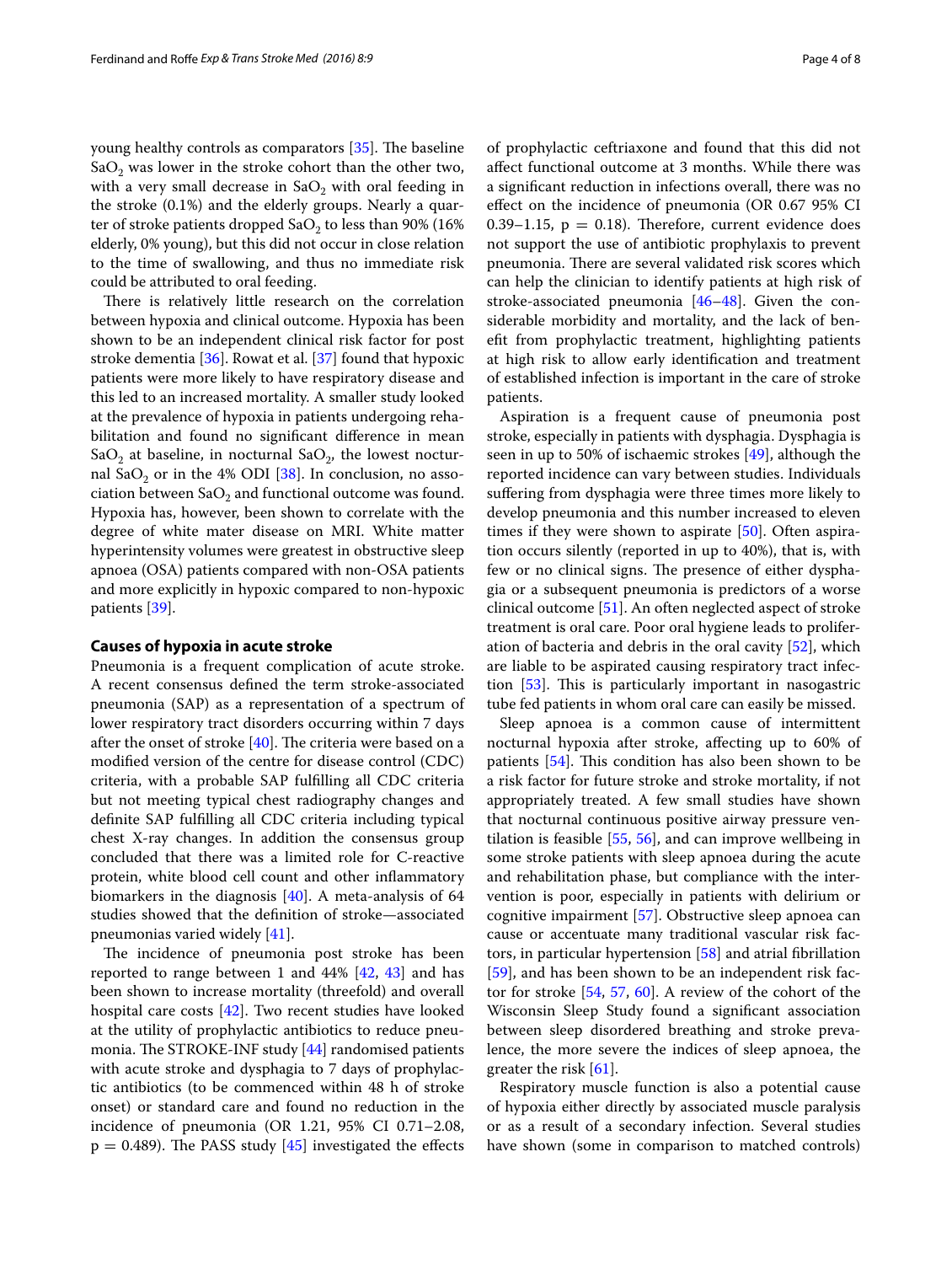a significant reduction in forced vital capacity, forced expiratory volume in one second, peak expiratory flow rate and maximal inspiratory and expiratory pressures [[62–](#page-7-5)[64](#page-7-6)], suggesting impairment in function of accessory respiratory muscles as well as the diaphragm. This may pave the way for treatment strategies aiming to improve respiratory muscle function [\[65](#page-7-7)].

Less common stroke complications resulting in hypoxia include pulmonary embolism, which despite its low incidence in most reported series (around 1%), is associated with increased in hospital mortality (31.5 vs 12.7% in a review of over 11,000 patients in the Registry of the Canadian Stroke Network), length of stay and severity of disability [[66](#page-7-8)]. The risk of pulmonary embolism can persist for up to 4 weeks post stroke [\[67\]](#page-7-9). A review of a relatively small cohort of cryptogenic stroke patients found a significant incidence of silent pulmonary embolism (37%), but did not comment as to whether or not this led to a resultant hypoxic state [[68\]](#page-7-10). Improvements in mechanical, pharmacological and therapy based regimes are the likely reason pulmonary embolism is now a relative rarity. Cardiac failure and very rarely neurogenic pulmonary oedema [[69](#page-7-11), [70\]](#page-7-12) are among the other causes.

# **Oxygen therapy for acute stroke**

Oxygen treatment can be used to maintain normal oxygen saturation or to increase the oxygen saturation above normal in patients with acute stroke. The rationale for the latter is that blood with higher oxygen content may improve oxygen action in ischaemic brain areas [\[2](#page-5-1)]. When considering oxygen treatment it is important to weigh up potential adverse effects against benefits.

## **Potential adverse effects of oxygen treatment after stroke**

Oxygen treatment is not without side effects. Attachment to a wall delivery system as an inpatient restricts mobility in the acute phase and may represent an infection risk. In critical ill states or when bordering on the anaerobic threshold for exercise capacity, the body has several intrinsic systems to increase oxygen tension and deliver oxygen at the required rate in order to produce ATP and meet energy demands. One of the by-products of ATP formation is the formation of oxygen free-radical species, which, if not dealt with, can lead to cell apoptosis and developmental of tissue damage. In normal states the body has several intrinsic enzymes to neutralise free radicals by pairing them with so called donor electrons to form substances like oxygen or hydrogen peroxide which can then be efficiently removed. When high concentrations of oxygen are given this leads not only to increased oxygen delivery from red blood cells but also increased delivery via plasma. This then by-passes and overrides usual mechanism of clearance and is one the reasons tissue damage develops in inappropriately high concentrations of oxygen [[71–](#page-7-13)[73\]](#page-7-14). The cascade outlined above is only partially reversed during reperfusion, even though oxygen delivery has improved. Most of the clinical problems surrounding oxygen toxicity initially affect the lungs. High concentrations of oxygen may displace all nitrogen present in the alveoli and owing to the significant alveolar plasma gradient, the oxygen rapidly diffuses and dissolves into the plasma, effectively reducing the alveolar volume and leading to subsequent collapse. Hyperoxia may also impair mucilliary clearance and alter surfactant properties which may cause an 'adhesive collapse' [\[73,](#page-7-14) [74\]](#page-7-15). Neurological consequences outside of those described in the context of stroke include cerebral vasoconstriction, a by-product of excessive free radical formation, confusion, and seizures [[73\]](#page-7-14). Oxygen toxicity more often occurs during use of high concentrations of oxygen or in hyperbaric conditions. In the clinical setting a stroke patient is exposed to, these are highly unlikely scenarios to occur.

# **Recommendations from national and international stroke guidelines**

A review of the most recent societal guidelines shows uniformity in the approach to oxygen therapy in acute ischaemic stroke. The Royal College of Physicians guidelines [\[75](#page-7-16)] advise use of supplemental oxygen only if oxygen saturation drops below 95% and is not contraindicated, and recommends no supplemental oxygen for saturations of 95% or above. The European Stroke Organisation [[76](#page-7-17)] advises supplemental oxygen use for oxygen saturations of less than 95%. The American Heart Association/American Stroke Association Guidelines [[77\]](#page-7-18) advise that in the pre-hospital setting, oxygen supplementation to maintain oxygen saturations above 94% is reasonable and recommended for suspected stroke patients and that on presentation to hospital saturations should be continually monitored to watch out for hypoxia. This guidance is based on the American Heart Association post cardiac arrest guidelines [[78](#page-7-19)] and thus the same advice applies to stroke patients. Again the guidelines do not support the use of hyperbaric oxygen therapy.

# **Randomised controlled trials of supplemental oxygen in acute stroke**

A plausible solution to aid the correction of cerebral hypoxia in stroke would be to provide supplemental oxygen therapy in the acute phase, potentially helping to correct or prevent many of the catastrophic cerebral changes that may occur. To date 6 randomised controlled trials have tested this hypothesis. A quasi-randomised study of routine oxygen supplementation within the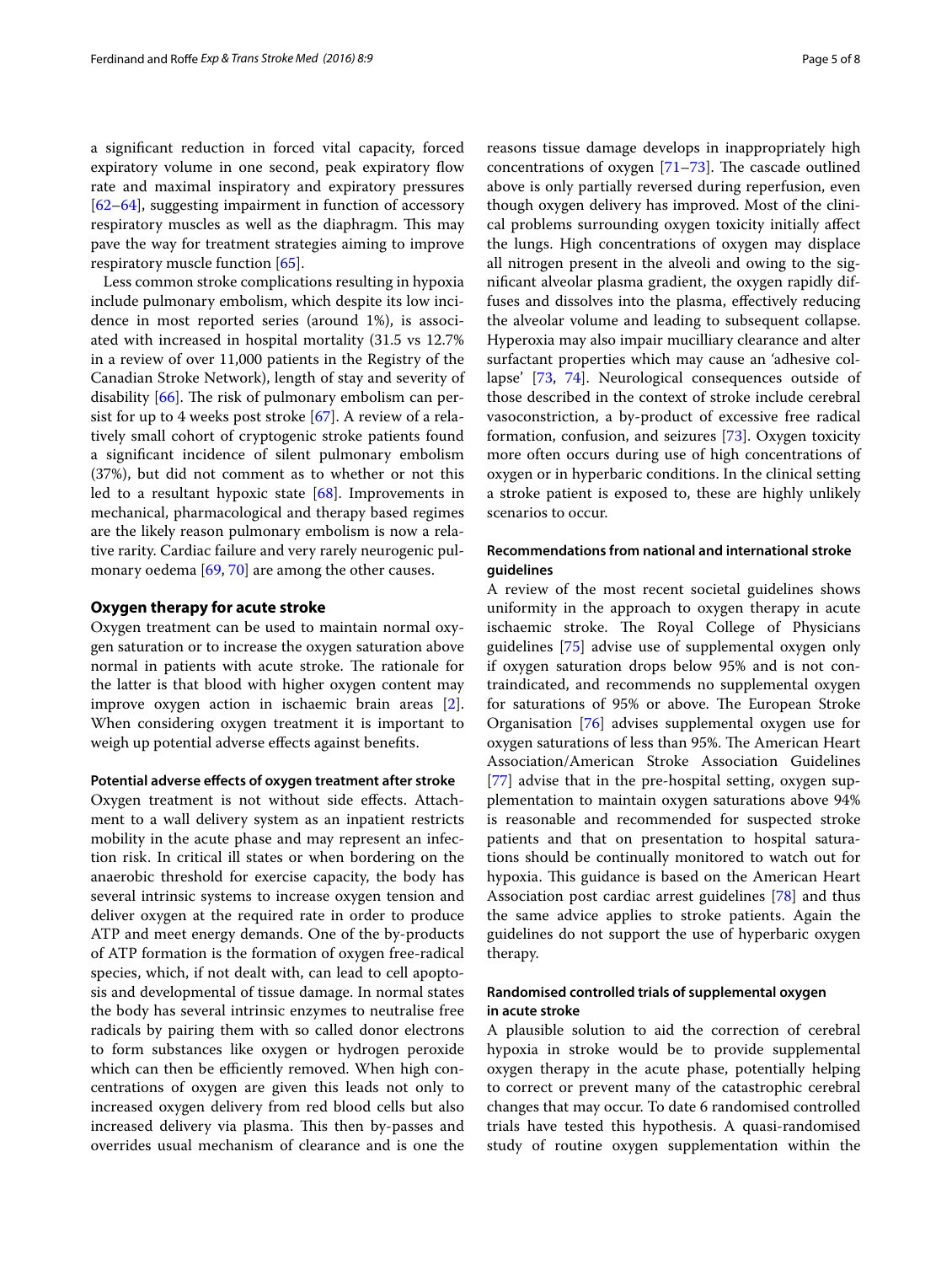first 24 h of acute stroke by Ronning and Guldvog [[79](#page-7-20)] showed that routine oxygen treatment (3 L/min for 24 h) in unselected stroke patients did not reduce morbidity or mortality. Subgroup analyses suggested worse outcomes in patients with mild strokes treated with oxygen and a trend towards better outcomes in severe strokes (Scandinavian stroke scale score <40), but the study was not large enough to identify with certainty those who are likely to derive benefit. Oxygen saturation before or during treatment was not reported and it is therefore impossible to determine whether or not oxygen was ineffective because it failed to improve oxygen saturation or because of a genuine lack of effect on the ischaemic brain. A small study ( $n = 16$ ) delivered oxygen at a rate of 45 L/min for 8 h, commencing with 12 h of stroke onset. Perfusion-diffusion mismatch on MRI showed that cerebral blood volume and blood flow within ischaemic regions improved in the hyperoxia. Neurological deficit improved at 4 h (during treatment), 24 h and at 1 week. By 24 h MRI of the brain showed reperfusion and (asymptomatic) petechial haemorrhages in 50% of hyperoxia treated patients and 17% of controls ( $p = 0.06$ ). No long-term clinical benefit was seen at 3 months  $[80]$  $[80]$ . This study was too small to draw reliable conclusions, leading to a larger (unpublished) study by the same group [\(http://www.](http://www.clinicaltrials.gov/ct2/show/NCT00414726?term=singhal&rank=1) [clinicaltrials.gov/ct2/show/NCT00414726?term](http://www.clinicaltrials.gov/ct2/show/NCT00414726?term=singhal&rank=1)=singha [l&rank](http://www.clinicaltrials.gov/ct2/show/NCT00414726?term=singhal&rank=1)=1) which initially planned to enrol 240 patients, randomising to either room air or high flow oxygen (30– 45 L/min for 8 h) within 9 h of acute stroke onset. After enrolment of 85 patients, the study was terminated early due to an imbalance of deaths favouring the control arm, though it is noted that the excess in mortality in the treatment group was not considered related to the treatment by an external blinded assessor. An Indian study [[81](#page-7-22)] enrolled 40 patients within 12 h of an acute anterior circulation ischaemic stroke and a National Institute Stroke Scale of more than 4 to receive either 10 L/min for 12 h via face mask in the treatment group versus room air or 2 L/min to keep oxygen saturation above 95%. There was no significant difference in NIHSS, modified Rankin or Barthel index scores between the two groups. There was also no statistically significant difference between DWI lesion volumes in either group, though there was a trend towards smaller lesions in the treatment group.

In the Stroke Oxygen Pilot study [\[82](#page-7-23)], oxygen was given for 72 h and the dose was dependent on baseline oxygen saturation (2 L/min if the saturation was >93%, 3 L/min if the saturation was 93% or less). Initial results showed that the treatment regime increased oxygen saturation by about 2% in the treatment arm and this was associated with a small, but significant improvement in neurological recovery at one week. At 6 months [[83](#page-7-24)] there was no statistically significant difference between the two groups, although there remained a small trend towards overall benefit with supplemental oxygen. This data led to the Stroke Oxygen Study  $(SO<sub>2</sub>S)$  [[84\]](#page-7-25), in which 8003 patients within 24 h of hospital admission with acute stroke were randomized 1:1:1 to receive either continuous supplemental oxygen, supplemental oxygen only at night (9pm–7am) oxygen, or no supplemental oxygen treatment for 72 h. This study has completed recruitment and is expected to report in 2016.

#### **Conclusion**

Oxygen is a vital substrate to the continual function and survival of cerebral tissue. Rapid reduction in partial pressures can very rapidly lead to catastrophic and permanent cerebral injury and physical disability. Whilst evidence does not currently support the additional supplementation of oxygen to stroke patients, it remains important to prevent hypoxia in stroke patients by identifying and treating reversible causes rapidly. Results of the Stroke Oxygen Study will provide new evidence of whether prophylactic oxygen treatment can prevent neurological deterioration and improve recovery.

#### **Authors' contributions**

PF and CR both equally participated in the search of the literature and writing of the manuscript. Both authors read and approved the final manuscript.

**Author details** <sup>2</sup> Stroke Research in Stoke, Institute for Applied Clinical Studies, Keele University, Keele, Staffordshire, UK.

#### **Acknowledgements**

None.

#### **Competing interests**

The authors declare that they have no competing interests.

#### **Consent for publication**

No individual patient information used.

Received: 24 August 2016 Accepted: 26 November 2016 Published online: 07 December 2016

#### **References**

- <span id="page-5-0"></span>1. Williams AJ. Assessing and interpreting arterial blood gases and acid-base balance. Br Med J. 1998;317(7167):1213–6.
- <span id="page-5-1"></span>2. Roffe C, Corfield D. Hypoxaemia and stroke. Rev Clin Gerontol. 2008;18(04):299–311.
- <span id="page-5-2"></span>3. Dunn JO, Mythen MG, Grocott MP. Physiology of oxygen transport. BJA Educ. 2016;16(10):341–8.
- <span id="page-5-3"></span>4. Treacher D, Leach R. ABC of oxygen: oxygen transport–1. Basic principles. Br Med J. 1998;317(7168):1302.
- <span id="page-5-4"></span>5. Thomas C, Lumb AB. Physiology of haemoglobin. Contin Educ Anaesth Crit Care Pain. 2012;12(5):251–6.
- <span id="page-5-5"></span>6. Law R, Bukwirwa H. The physiology of oxygen delivery. Update Anaesth. 1999;10(1–2):39.
- <span id="page-5-6"></span>7. Habler OP, Messmer KF. The physiology of oxygen transport. Transfus Sci. 1997;18(3):425–35.
- <span id="page-5-7"></span>8. Ward J. Oxygen delivery and demand. Surgery (Oxford). 2006;24(10):354–60.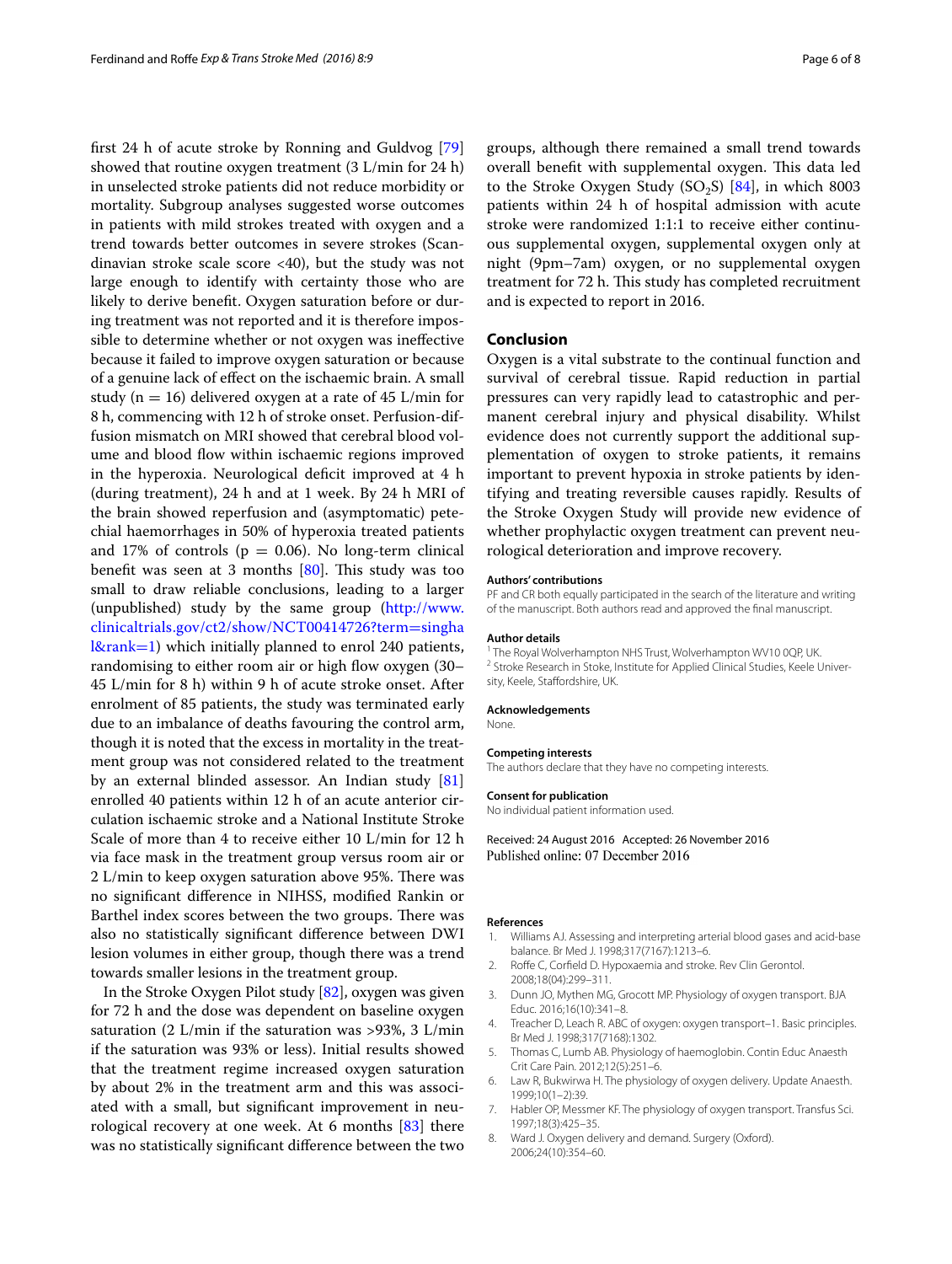- <span id="page-6-0"></span>9. Hoiland RL, Bain AR, Rieger MG, Bailey DM, Ainslie PN. Hypoxemia, oxygen content, and the regulation of cerebral blood flow. Am J Physiol Regul Integr Comp Physiol. 2016;310(5):R398–413.
- <span id="page-6-1"></span>10. Guo MF, Yu JZ, Ma CG. Mechanisms related to neuron injury and death in cerebral hypoxic ischaemia. Folia Neuropathol. 2011;49(2):78–87.
- <span id="page-6-2"></span>11. Nathaniel TI, Williams-Hernandez A, Hunter AL, Liddy C, Peffley DM, Umesiri FE, et al. Tissue hypoxia during ischemic stroke: adaptive clues from hypoxia-tolerant animal models. Brain Res Bull. 2015;114:1–12.
- <span id="page-6-3"></span>12. Vijayakumar T, Sangwan A, Sharma B, Majid A, Rajanikant G. Cerebral ischemic preconditioning: the road so far…. Mol Neurobiol. 2016;53(4):2579–93.
- <span id="page-6-4"></span>13. Mifsud G, Zammit C, Muscat R, Di Giovanni G, Valentino M. Oligodendrocyte pathophysiology and treatment strategies in cerebral ischemia. CNS Neurosci Ther. 2014;20(7):603–12.
- <span id="page-6-5"></span>14. Ogoh S, Nakahara H, Ueda S, Okazaki K, Shibasaki M, Subudhi AW, et al. Effects of acute hypoxia on cerebrovascular responses to carbon dioxide. Exp Physiol. 2014;99(6):849–58.
- <span id="page-6-6"></span>15. Mardimae A, Balaban DY, Machina MA, Battisti-Charbonney A, Han JS, Katznelson R, et al. The interaction of carbon dioxide and hypoxia in the control of cerebral blood flow. Pflugers Arch. 2012;464(4):345–51.
- <span id="page-6-7"></span>16. Binks AP, Cunningham VJ, Adams L, Banzett RB. Gray matter blood flow change is unevenly distributed during moderate isocapnic hypoxia in humans. J Appl Physiol. 2008;104(1):212–7.
- <span id="page-6-8"></span>17. Ogoh S, Sato K, Nakahara H, Okazaki K, Subudhi AW, Miyamoto T. Effect of acute hypoxia on blood flow in vertebral and internal carotid arteries. Exp Physiol. 2013;98(3):692–8.
- <span id="page-6-9"></span>18. Blass JP, Gibson GE. Consequences of mild, graded hypoxia. Adv Neurol. 1979;26:229–50.
- <span id="page-6-10"></span>19. Gibson GE, Pulsinelli W, Blass JP, Duffy TE. Brain dysfunction in mild to moderate hypoxia. Am J Med. 1981;70(6):1247–54.
- <span id="page-6-11"></span>20. Howard RS, Holmes PA, Koutroumanidis MA. Hypoxic-ischaemic brain injury. Pract Neurol. 2011;11(1):4–18.
- <span id="page-6-12"></span>21. Lu-Emerson C, Khot S. Neurological sequelae of hypoxic-ischemic brain injury. NeuroRehabilitation. 2010;26(1):35–45.
- <span id="page-6-13"></span>22. Lim C, Alexander MP, LaFleche G, Schnyer DM, Verfaellie M. The neurological and cognitive sequelae of cardiac arrest. Neurology. 2004;63(10):1774–8.
- <span id="page-6-14"></span>23. Caine D, Watson JD. Neuropsychological and neuropathological sequelae of cerebral anoxia: a critical review. J Int Neuropsychol Soc. 2000;6(1):86–99.
- <span id="page-6-15"></span>24. Shprecher D, Mehta L. The syndrome of delayed post-hypoxic leukoencephalopathy. NeuroRehabilitation. 2010;26(1):65–72.
- <span id="page-6-16"></span>25. Howard RS, Holmes PA, Siddiqui A, Treacher D, Tsiropoulos I, Koutroumanidis M. Hypoxic-ischaemic brain injury: imaging and neurophysiology abnormalities related to outcome. QJM. 2012;105(6):551–61.
- <span id="page-6-17"></span>26. Sulter G, Elting JW, Stewart R, den Arend A, De Keyser J. Continuous pulse oximetry in acute hemiparetic stroke. J Neurol Sci. 2000;179(1):65–9.
- <span id="page-6-19"></span>27. Roffe C, Sills S, Halim M, Wilde K, Allen MB, Jones PW, et al. Unexpected nocturnal hypoxia in patients with acute stroke. Stroke. 2003;34(11):2641–5.
- <span id="page-6-20"></span>28. Ali K, Cheek E, Sills S, Crome P, Roffe C. Day-night differences in oxygen saturation and the frequency of desaturations in the first 24 hours in patients with acute stroke. J Stroke Cerebrovasc Dis. 2007;16(6):239–44.
- <span id="page-6-21"></span>29. Roffe C, Frohnhofen H, Sills S, Hodsoll J, Allen MB, Jones PW. Frequency of nocturnal hypoxia in clinically stable patients during stroke rehabilitation. Clin Rehabil. 2010;24(3):267–75.
- <span id="page-6-22"></span>30. Hand P, Wardlaw JM, Rowat AM, Haisma J, Lindley R, Dennis MS. Magnetic resonance brain imaging in patients with acute stroke: feasibility and patient related difficulties. J Neurol Neurosurg Psychiatr. 2005;76(11):1525–7.
- <span id="page-6-18"></span>31. Rowat AM, Wardlaw JM, Dennis MS, Warlow CP. Patient positioning influences oxygen saturation in the acute phase of stroke. Cerebrovasc Dis. 2001;12(1):66–72.
- <span id="page-6-23"></span>32. Tyson SF, Nightingale P. The effects of position on oxygen saturation in acute stroke: a systematic review. Clin Rehabil. 2004;18(8):863–71.
- <span id="page-6-24"></span>33. Dutta D, Bannerjee M, Chambers T. Is tube feeding associated with altered arterial oxygen saturation in stroke patients? Age Ageing. 2004;33(5):493–6.
- <span id="page-6-25"></span>34. Dutta D, Wood T, Thomas R, Ul Haq MA. Is overnight tube feeding associated with hypoxia in stroke? Age Ageing. 2006;35(6):627–9.
- <span id="page-6-26"></span>35. Rowat AM, Wardlaw JM, Dennis MS, Warlow CP. Does feeding alter arterial oxygen saturation in patients with acute stroke? Stroke. 2000;31(9):2134–40.
- <span id="page-6-27"></span>36. Moroney J, Bagiella E, Desmond D, Paik M, Stern Y, Tatemichi T. Cerebral hypoxia and ischemia in the pathogenesis of dementia after stroke. Ann N Y Acad Sci. 1997;826(1):433–6.
- <span id="page-6-28"></span>37. Rowat AM, Dennis MS, Wardlaw JM. Hypoxaemia in acute stroke is frequent and worsens outcome. Cerebrovasc Dis. 2006;21(3):166–72.
- <span id="page-6-29"></span>38. Celik C, Can AG, Yalbuzdag SA, Ozer M. Nocturnal hypoxia and functional outcome in stroke patients1. NeuroRehabilitation. 2015;36(3):339–43.
- <span id="page-6-30"></span>39. Patel SK, Hanly PJ, Smith EE, Chan W, Coutts SB. Nocturnal hypoxemia is associated with white matter hyperintensities in patients with a minor stroke or transient ischemic attack. J Clin Sleep Med. 2015;11(12):1417–24.
- <span id="page-6-31"></span>40. Smith CJ, Kishore AK, Vail A, Chamorro A, Garau J, Hopkins SJ, et al. Diagnosis of stroke-associated pneumonia: recommendations from the pneumonia in stroke consensus group. Stroke. 2015;46(8):2335–40.
- <span id="page-6-32"></span>41. Kishore AK, Vail A, Chamorro A, Garau J, Hopkins SJ, Di Napoli M, et al. How is pneumonia diagnosed in clinical stroke research? A systematic review and meta-analysis. Stroke. 2015;46(5):1202–9.
- <span id="page-6-33"></span>42. Papavasileiou V, Milionis H, Smith CJ, Makaritsis K, Bray BD, Michel P, et al. External validation of the prestroke independence, sex, age, national institutes of health stroke scale (isan) score for predicting stroke-associated pneumonia in the athens stroke registry. J Stroke Cerebrovasc Dis. 2015;24(11):2619–24.
- <span id="page-6-34"></span>43. Emsley HC, Hopkins SJ. Acute ischaemic stroke and infection: recent and emerging concepts. Lancet Neurol. 2008;7(4):341–53.
- <span id="page-6-35"></span>44. Kalra L, Irshad S, Hodsoll J, Simpson M, Gulliford M, Smithard D, et al. Prophylactic antibiotics after acute stroke for reducing pneumonia in patients with dysphagia (STROKE-INF): a prospective, cluster-randomised, open-label, masked endpoint, controlled clinical trial. Lancet. 2015;386(10006):1835–44.
- <span id="page-6-36"></span>45. Westendorp WF, Vermeij JD, Zock E, Hooijenga IJ, Kruyt ND, Bosboom HJ, et al. The preventive antibiotics in stroke study (PASS): a pragmatic randomised open-label masked endpoint clinical trial. Lancet. 2015;385(9977):1519–26.
- <span id="page-6-37"></span>46. Smith CJ, Bray BD, Hoffman A, Meisel A, Heuschmann PU, Wolfe CD, et al. Can a novel clinical risk score improve pneumonia prediction in acute stroke care? A UK multicenter cohort study. J Am Heart Assoc. 2015;4(1):e001307.
- 47. Chumbler NR, Williams LS, Wells CK, Lo AC, Nadeau S, Peixoto AJ, et al. Derivation and validation of a clinical system for predicting pneumonia in acute stroke. Neuroepidemiology. 2010;34(4):193–9.
- <span id="page-6-38"></span>48. Li Y, Song B, Fang H, Gao Y, Zhao L, Xu Y. External validation of the A2DS2 score to predict stroke-associated pneumonia in a Chinese population: a prospective cohort study. PLoS ONE. 2014;9(10):e109665.
- <span id="page-6-39"></span>49. Bath PM, Scutt P, Love J, Clave P, Cohen D, Dziewas R, et al. Pharyngeal electrical stimulation for treatment of dysphagia in subacute stroke: a randomized controlled trial. Stroke. 2016;47(6):1562–70.
- <span id="page-6-40"></span>50. Martino R, Foley N, Bhogal S, Diamant N, Speechley M, Teasell R. Dysphagia after stroke: incidence, diagnosis, and pulmonary complications. Stroke. 2005;36(12):2756–63.
- <span id="page-6-41"></span>51. Cohen DL, Roffe C, Beavan J, Blackett B, Fairfield CA, Hamdy S, et al. Poststroke dysphagia: a review and design considerations for future trials. Int J Stroke. 2016;11(4):399–411.
- <span id="page-6-42"></span>52. Shay K. Infectious complications of dental and periodontal diseases in the elderly population. Clin Infect Dis. 2002;34(9):1215–23.
- <span id="page-6-43"></span>53. Dai R, Lam OL, Lo EC, Li LS, Wen Y, McGrath C. A systematic review and meta-analysis of clinical, microbiological, and behavioural aspects of oral health among patients with stroke. J Dent. 2015;43(2):171–80.
- <span id="page-6-44"></span>54. Yaggi HK, Concato J, Kernan WN, Lichtman JH, Brass LM, Mohsenin V. Obstructive sleep apnea as a risk factor for stroke and death. N Engl J Med. 2005;353(19):2034–41.
- <span id="page-6-45"></span>55. Broadley SA, Jørgensen L, Cheek A, Salonikis S, Taylor J, Thompson PD, et al. Early investigation and treatment of obstructive sleep apnoea after acute stroke. J Clin Neurosci. 2007;14(4):328–33.
- <span id="page-6-46"></span>56. Martínez-García MÁ, Soler-Cataluña JJ, Ejarque-Martínez L, Soriano Y, Román-Sánchez P, Illa FB, et al. Continuous positive airway pressure treatment reduces mortality in patients with ischemic stroke and obstructive sleep apnea: a 5-year follow-up study. Am J Respir Crit Care Med. 2009;180(1):36–41.